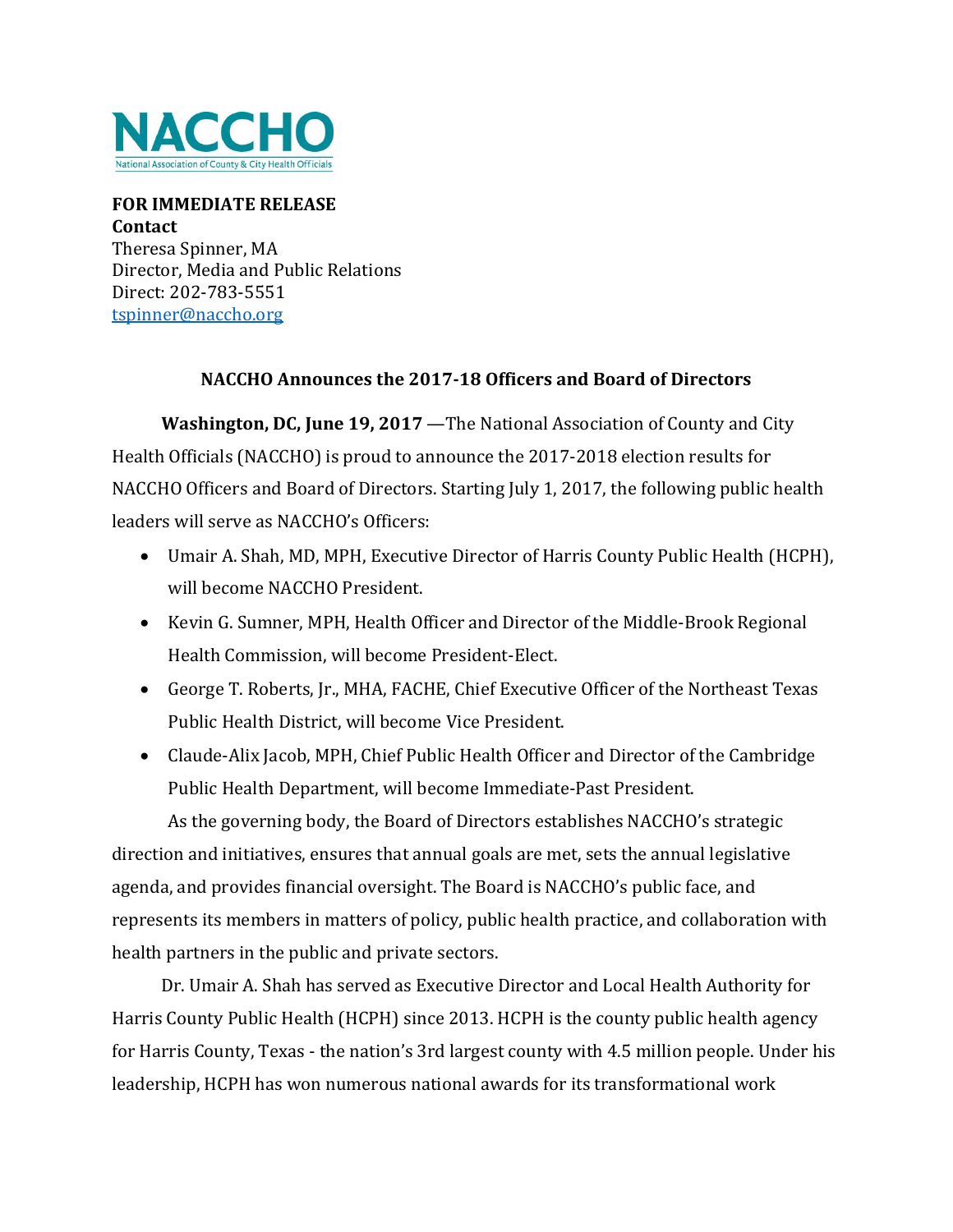including recognition as a recipient of NACCHO's Local Health Department of the Year award in 2016. Prior to joining HCPH, Dr. Shah served as the Chief Medical Officer at the Galveston County Health District and as an emergency department physician at Houston's Michael E. DeBakey VA Medical Center since 1999. Dr. Shah earned his B.A. (philosophy) from Vanderbilt University, his M.D. from the University of Toledo Health Science Center, and his M.P.H. (management) from the University of Texas School of Public Health.

Kevin G. Sumner, MPH is the Health Officer and Director for the Middle-Brook Regional Health Commission, a local health agency providing public health services to five municipalities in Somerset County, New Jersey, with a population of 45,000. Over the last 30 years, he has held served in various roles at the Commission, including environmental health specialist, health educator, and health officer. Sumner received his MPH from the University of Medicine and Dentistry of New Jersey and his BA in Biological Sciences and Classical Humanities from Rutgers University.

George T. Roberts, Jr., MHA, FACHE has served as the Chief Executive Officer of the Northeast Texas Public Health District since November 2006. Services provided by the Health District include the Center for Healthy Living, Community Outreach, Environmental Health, Immunizations, Tuberculosis Control, Public Health Emergency Preparedness, Regional Laboratory, Vital Statistics, and WIC (Women, Infants, and Children) Program. The Health District primarily serves Tyler and Smith County, but also provides some services in 21 counties in East Texas. The WIC Program serves a 20-county area and Public Health Emergency Preparedness serves a seven-county region. Roberts received his Bachelor of Business Administration from SMU in Dallas and a Master in Health Administration from Washington University School of Medicine in St. Louis, MO.

NACCHO thanks Immediate-Past President Claude-Alix Jacob for his outstanding leadership during a transitional period for the organization. Jacob is the Chief Public Health Officer and Director of the Cambridge Public Health Department, which serves a population of 110,000 residents and hundreds of businesses in Cambridge, Massachusetts. Jacob has over 20 years of experience in public health and has led the operations of the department since 2007. Jacob received a master of public health from the University of Illinois at Chicago School of Public Health.

2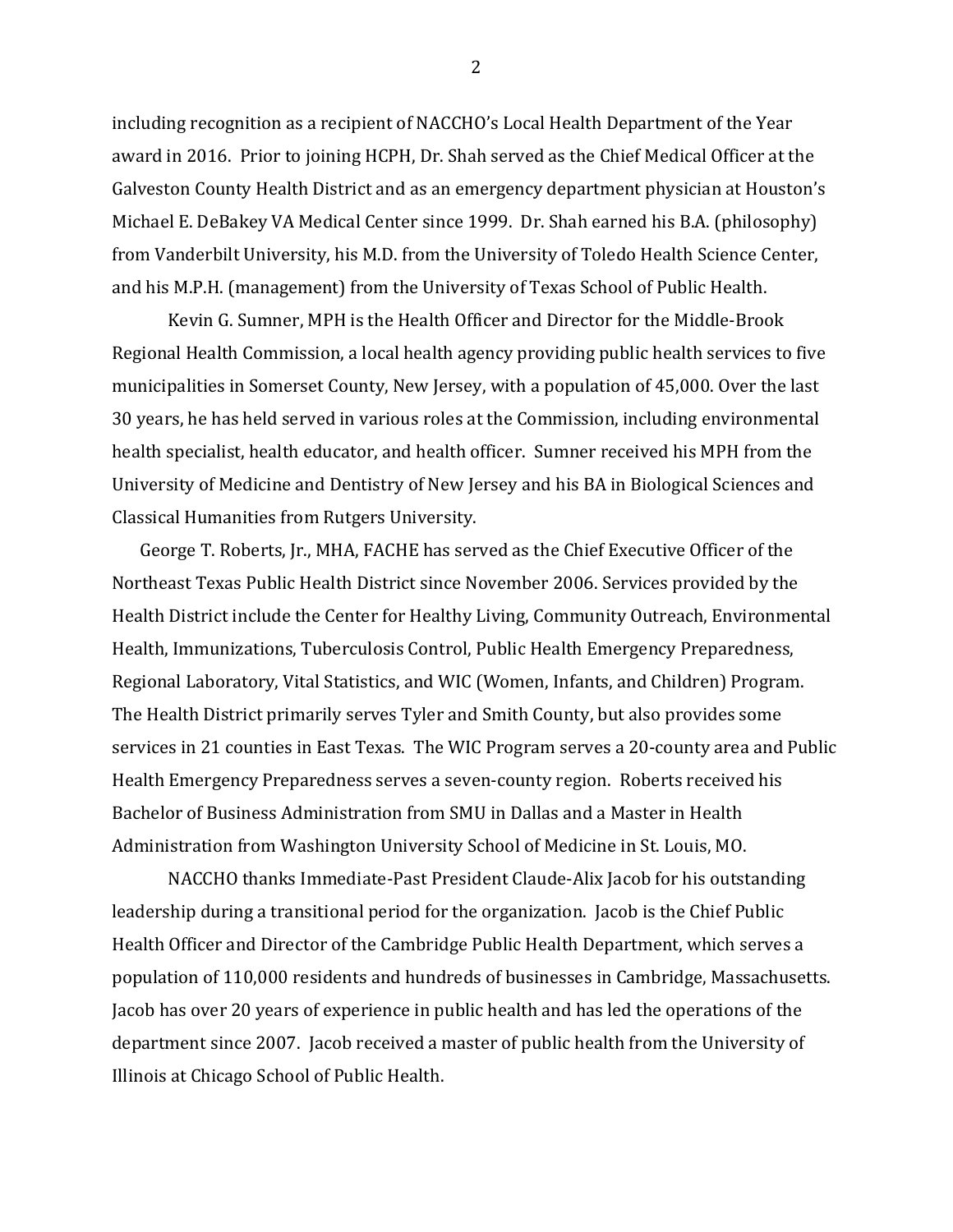The complete list of the NACCHO Board of Directors is noted below. This esteemed group of public health leaders will begin their official responsibilities on July 1, 2017.

- Dawn Allicock, MD, MPH, CPH, Director/Health Officer, Florida Department of Health in St. John's County, St. Augustine, FL
- Claudia Blackburn, MPH, RNC, Health Officer, Florida Department of Health in Leon County, Tallahassee, FL
- Brian Bowden, MSc, Associate Legislative Director for Health, National Association of Counties (NACo), Washington, DC *(Ex Officio)*
- Muntu Davis, MD, Public Health Director & County Health Officer, Alameda County Public Health Department, Oakland, CA
- Muriel DeLavergne-Brown, RN, MPH, Public Health Director, Crook County Health Department, Prineville, OR
- Christopher C. Dobbins, MPH, Director, Gaston County Department of Health and Human Services, Gastonia, NC
- Pramod Dwivedi, DrPH, Health Director, Linn County Public Health Department, Cedar Rapids, IA
- Andre Fresco, MPA, Administrator, Yakima Health District, Union Gap, WA
- Joseph Iser, MD, DrPH, MSc, Chief Health Officer, Southern Nevada Health District, Las Vegas, NV
- Jennifer C. Kertanis, MPH, Director of Health, Farmington Valley Health District, Canton, CT
- Jeff Kuhr, PhD, Public Health Director, Mesa County Health Department, Grand Junction, CO
- Crystal Miller, DrPH, MPH, Public Health Director, Wedco District Health Department, Cynthiana, KY
- Gretchen Musicant, RN, MPH, Commissioner, Minnesota Health Department, Minneapolis, MN
- William S. Paul, MD, MPH, Director, Metro Public Health Department, Nashville, TN